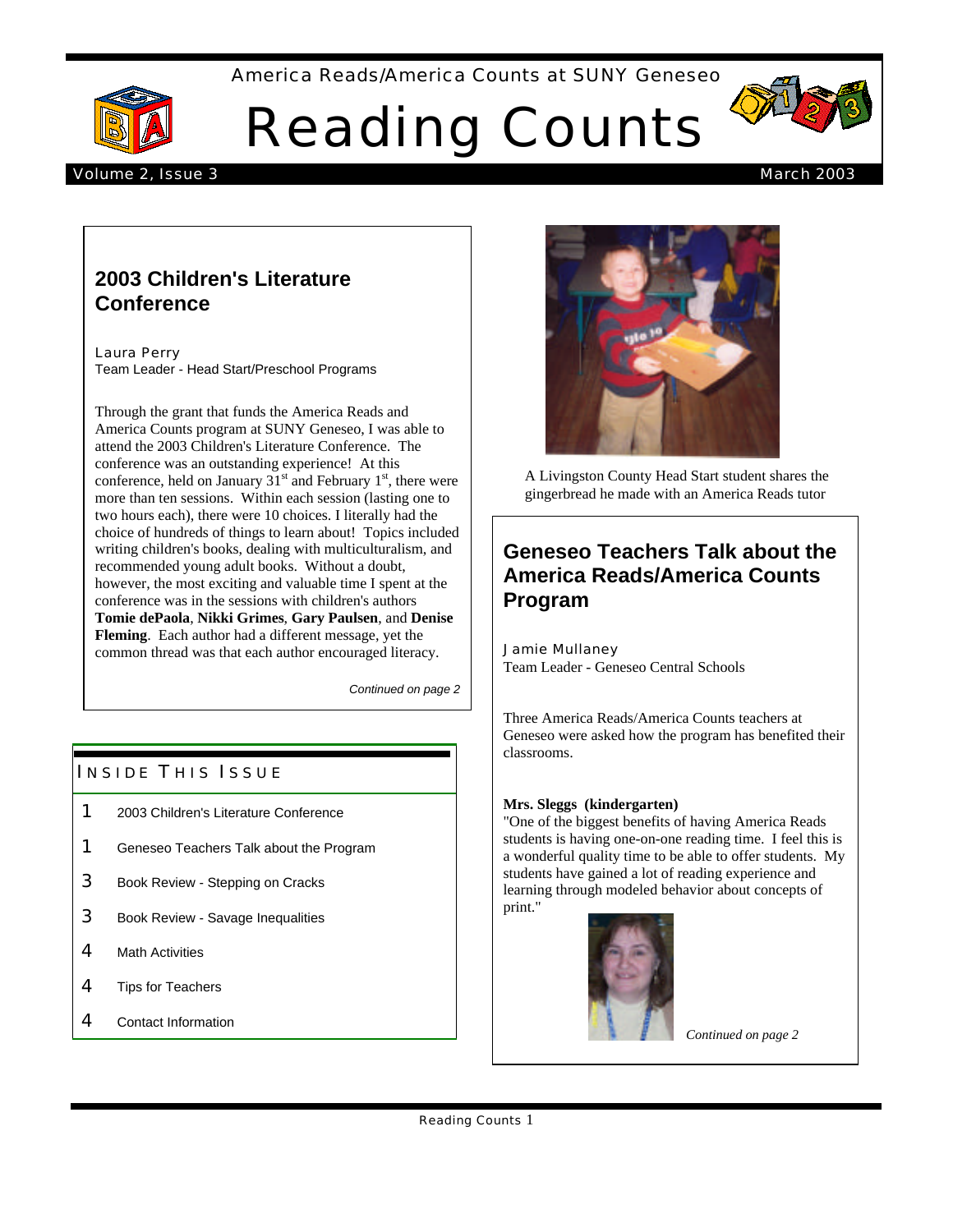# **Conference**

*Continued from page 1*

Tomie dePaola spoke about how humor is an essential part of children's books. Nikki Grimes stressed the importance of poetry in the elementary classroom. Gary Paulsen spoke about how his life experiences contributed in the most unlikely ways to the material in his books and his success as a writer. Finally, Denise Fleming entertained all with humorous personal anecdotes interwoven into an exploration of the text and illustrations of some of her picture books. By meeting the authors, my ability to teach their books was enhanced. I know that Gary Paulsen was downed twice in planes over the Canadian wilderness, the topic of his book Hatchet. I know that Denise Fleming has a cat she calls Mama Cat, the title of one of her books. The authors are inspirational, gifted, and most importantly- - human. To those of you considering attending this conference next year, or any education conference, consider the following hints:

- Register early so that you will be able to get your first selections.
- Save on costs by staying in a nearby hotel, rather than an on-site hotel.
- Once you get your schedule at the conference, plan what sessions you want to go to.
- Arrive at the sessions early to get good seats.
- Read session descriptions well. Sometimes wording can be misleading.
- Go to everything that is offered, if possible- including general sessions.
- Familiarize yourself with the works of authors that will be in attendance.
- Make an effort to get to know the authors. Make yourself or your group known! You won't regret it.
- Bring money to buy the discounted books at the bookstore.

*Selected Bibliography of Authors Mentioned* Tomie de Paola: 26 Fairmount Ave., Strega Nona, The Popcorn Book Denise Fleming: Lunch; In the Small, Small Pond; Alphabet Under Construction Nikki Grimes: Meet Danitra Brown, My Man Blue, Jazmin's Notebook Gary Paulsen: Hatchet, Nightjohn, Sarny, Dogsong, The Winter Room

# **Geneseo Teachers**

*Continued from page 1*

### **Mrs. Bennett (kindergarten)**

"The America Reads program is very beneficial to the students in my classroom. It allows students to get a great deal more one-on-one reading time, which is not always easy for a classroom teacher to give her students. Also, the children who are in need of extra reinforcement of reading readiness skills get additional time on task. I just got done assessing my students in order to mark report cards. I was pleasantly surprised at the progress the children who work with America Reads tutors have made this marking period. It was thrilling to see how much confidence they have gained. Thank, you America Reads!"



## **Mrs. Christiansen (1st grade)**

"Great opportunity to provide tutoring help in reading for students who might not receive the help otherwise. This year our reading tutor has been helping us prepare books for The Young Authors and Storytellers Festival in Mt. Morris. How exciting it is for the students to author and illustrate their own book!"

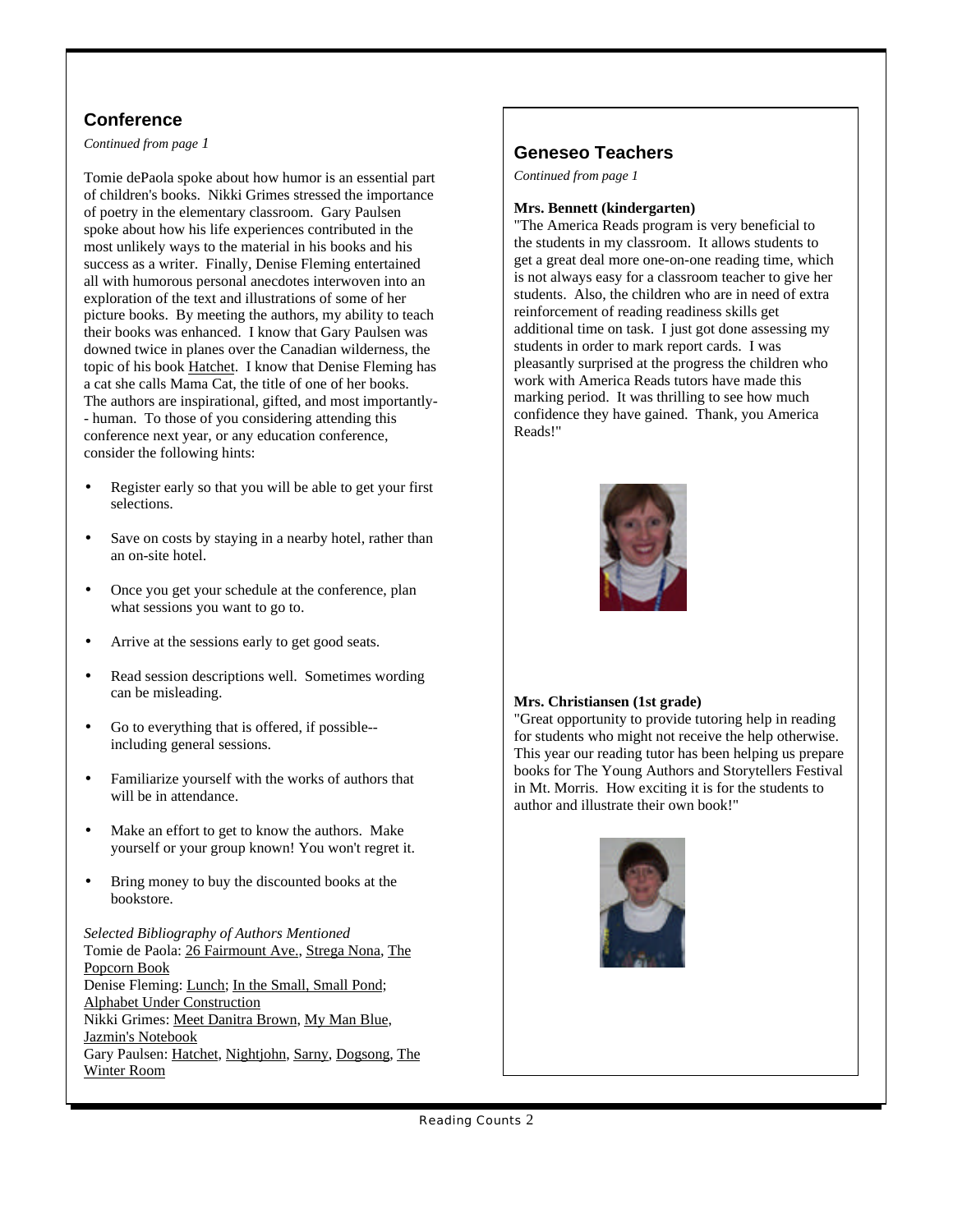# **Book Reviews**

## **Stepping on Cracks**

#### Katie Ilardo

Team Leader - Mt. Morris Central Schools

With the possibility of an upcoming war between the United States and Iraq, educators should begin focusing on activities that bring in the topic of war and how it impacts us as individuals and as a whole community. One way that students can be informed of the impacts that a possible war may bring is through literacy and constant discussion about how it can relate to their own lives. Mary Downing Hahn's book, *Stepping on the Cracks*, is about how World War II brought many Americans together with feelings of patriotism and support for their country. Many soldiers felt compelled to go into the war to defend their country, however they truly felt that killing was wrong. This book looks at both the feelings of some soldiers involved in the war and also the effects on their loved ones, friends, and family members who were afraid of losing them. While reading this book with students, ask them how it will compare to our situation if we become involved in a war. How is it similar and different? What are your feelings towards the possibility of a war? How do you think it will affect you personally? *Stepping on the Cracks* offers a personal view of the war and helps students look more in depth at their own feelings and beliefs about a war for the United States.



Other books about war:

Civil War: Sarny, by G. Paulsen

- World War I: The Night Journey, by K. Laskey
- Korean Conflict: Year of Impossible Goodbyes, by Sook Nyul Choi

Vietnam War: Fallen Angels, by Walter Dean Myers

## **Savage Inequalities**

#### David Smith

Team Leader - Livonia Central Schools



As future teachers, we are often inundated with titles of books in our profession that are recommended reading. Although they all have value, one book in particular stands out as an excellently written, researched, and highly readable account of the systemic failures of the American education system, and how they can be fixed.

*Savage Inequalities*, by Jonathan Kozol, is more than an account of the persistent financial problems besieging urban school districts in some of the biggest cities in the U.S.; it is a vivid story about the children who suffer emotionally and even physically from racially segregated schools and inequitable funding practices.

Jonathan Kozol began his career as a fourth-grade teacher in an over-crowded, segregated school in Boston in1964. After being fired for reading Robert Frost and Langston Hughes poems to his class, Kozol went on to teach in a more affluent district, and noticed right away the differences and advantages in a wealthier school environment. He began a "journey" in the fall of 1998 that lasted two years—visiting approximately 30 neighborhoods from Illinois to Washington D.C., and from New York to San Antonio. The amount of segregation he saw in the schools he visited startled him.

*Savage Inequalities* is divided into six chapters. Each chapter takes the reader to a different part of the country and shows examples of inadequate funding and abhorrent conditions in inner city schools—such as classes held in bathrooms, a total lack of sports facilities, and dead rats on the floor of the cafeteria. Testimony from school administrators, teachers, and the children themselves depicts the overwhelming odds these children must overcome to get a good education.

In the last chapter, Kozol suggests an idea for a more equitable funding system for public schools, raising the bar so all schools can succeed. Until change is made, however, *Savage Inequalities* leaves little doubt that some children will have to continue learning their ABCs in an environment more conducive to failure than success.

*\*Note - Jonathan Kozol will be speaking at SUNY Geneseo on April 23rd in Wadsworth Auditorium. Tickets are free and available at the SUNY Geneseo ticket office. This is a GOLD workshop.*